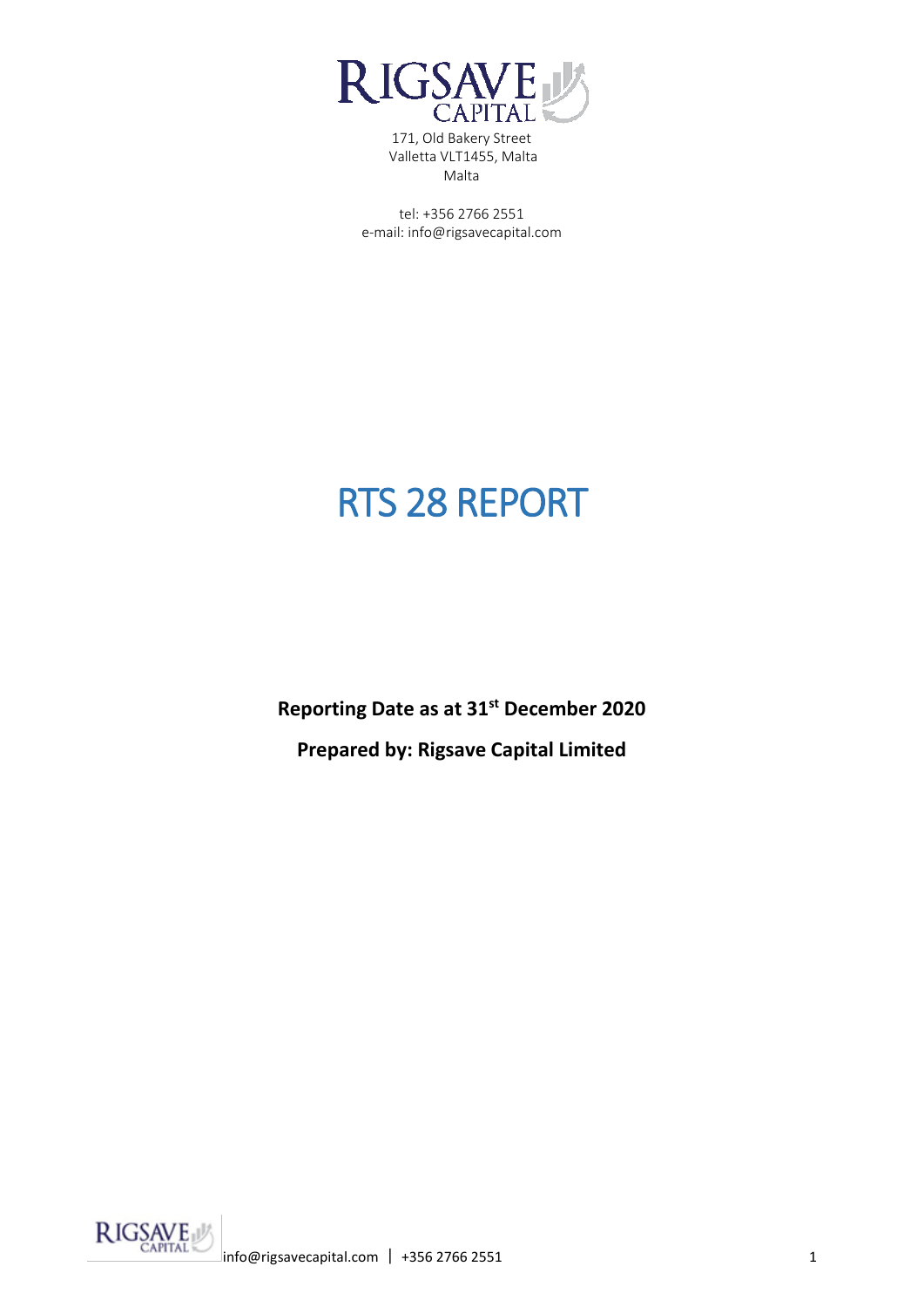

171, Old Bakery Street Valletta VLT1455, Malta Malta

tel: +356 2766 2551 e-mail: info@rigsavecapital.com

## **MiFID II Top 5 Venue Reporting Commentary**

The Markets in Financial Instruments Directive - MiFID II mandates that investment firms, as part of their best execution obligations, report their top five venues for all trading on behalf of clients. Firms are required to make an annual public disclosure detailing these order routing practices for retail and professional clients across all asset classes.

### **Requirement of the Directive**

Best execution rules are intended to protect investors by ensuring that investment firms seek the best possible result for their clients, taking into account price, costs, speed, likelihood of execution and settlement, size, nature or any other consideration relevant to the execution of the order.

For each class of financial instruments, Investment firms are to publish a summary of the analysis and conclusions they draw from their detailed monitoring of the quality of execution obtained on the execution venues where they executed all client orders in the previous year. The below commentary is applicable to all classes of financial instruments, unless otherwise specified.

(A) The relative importance the firm gave to the execution factors of price, costs, speed, likelihood of execution or any other consideration including qualitative factors when assessing the quality of execution.

*The relative importance of the execution factors could vary depending on the various specific asset classes, under this "order of precedence"*

*Equity: Price of the financial instrument/Market Liquidity/Cost for executing the order.*

*Fixed Income: Yield of the financial instrument/Market Liquidity/Likelihood of order execution.*

*Derivatives traded on the stock exchange: Price of the financial instrument/Cost for executing the order/speed of execution.*

*Rigsave Capital assesses the quality of the execution by monitoring the VWAP prices at the same time of the execution (for equities), while for fixed income the average price of the main price contributors is checked on Bloomberg as well as the "last trade prices" displayed on QMGR prices on Bloomberg (FINRA engine).*

(B) Description of any close links, conflicts of interests, and common ownerships with respect to any execution venues used to execute orders

*To date, no close links, conflicts of interests and common ownerships occurred in respect of the execution venues that we work with*.

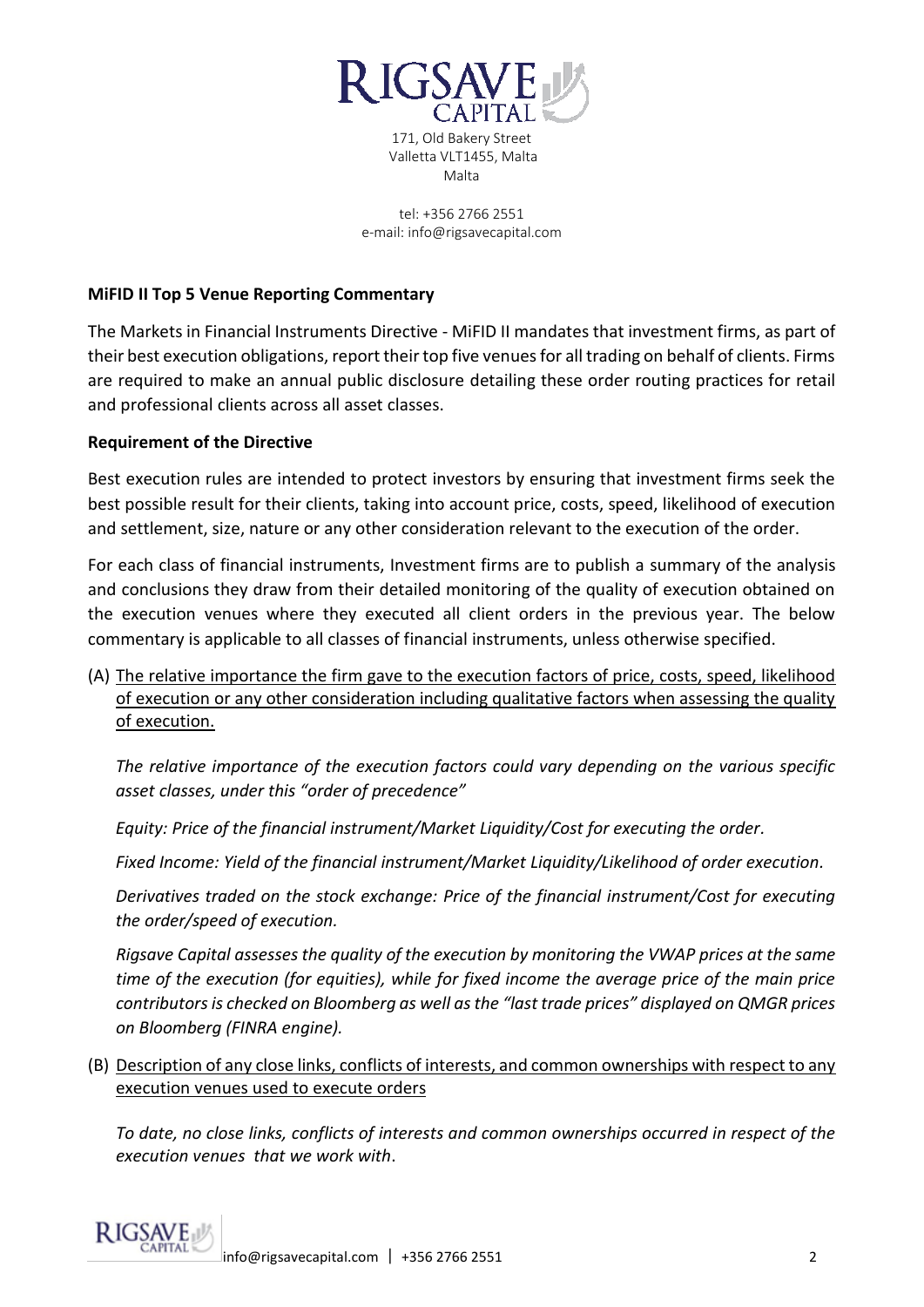

171, Old Bakery Street Valletta VLT1455, Malta Malta

tel: +356 2766 2551 e-mail: info@rigsavecapital.com

## (C) Description of any specific arrangements with any execution venues regarding payments made or received, discounts, rebates or non-monetary benefits received

*Rigsave Capital Ltd has no specific arrangements with any execution venues with respect to discounts, rebates or non-monetary benefits.*

(D) Explanation of the factors that led to a change in the list of execution venues listed in the firm's execution policy, if such a change occurred.

*Brokers/venues will be added/removed by the Investment Committee, as required, and based solely on market access, liquidity provision and quality of execution.* 

*The possibility to have a direct line to contact the counterparty in case of a mismatch on trades is very positive in order to achieve the quality of execution, as well as a 24h service availability to Rigsave Capital Ltd.*

(E) Explanation of how order execution differs according to client categorisation, where the firm treats categories of clients differently and where it may affect the order execution arrangements.

*All Rigsave customers are categorised as Retail or Professional, and all orders are treated equally*

(F) Explanation of whether other criteria were given precedence over immediate price and cost when executing retail client orders and how these other criteria were instrumental in delivering the best possible result in terms of the total consideration to the client

*Not applicable*

(G) Explanation of how the investment firm has used any data or tools relating to the quality of execution

*The company uses regularly Bloomberg and Refinitiv as price source, checking carefully the market prices before routing orders to the brokers.* 

*Pre trade checks involving portfolio limits are performed using the asset management software/OMS Guardian.*

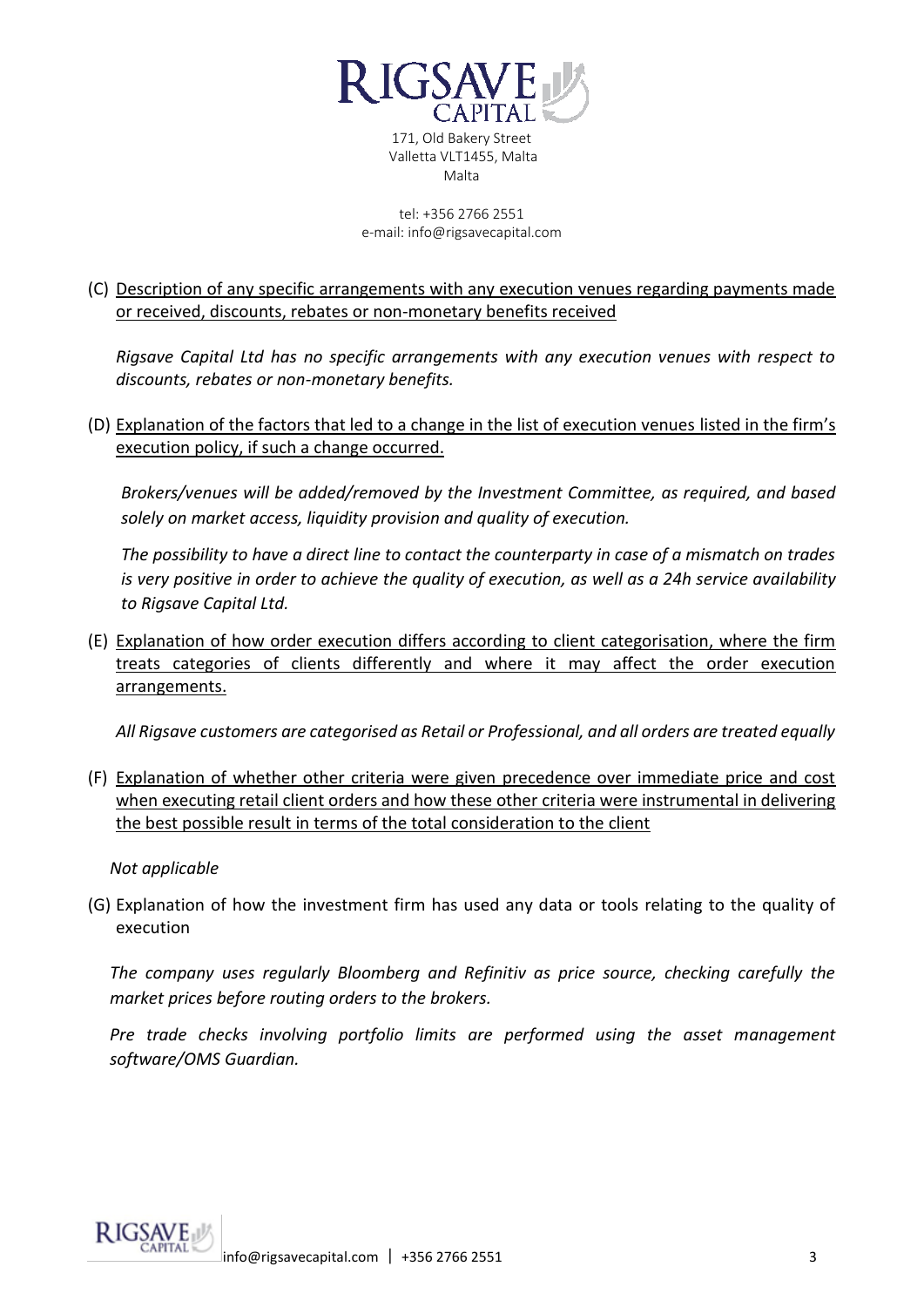

171, Old Bakery Street Valletta VLT1455, Malta Malta

tel: +356 2766 2551 e-mail: info@rigsavecapital.com

### (H) Explanation of how the investment firm has used output of a consolidated tape provider

*Not applicable*

The data above is based on execution data during the period from **1st January 2020** to **31st December 2020** inclusive. This new legislation requires the reporting of executed orders in three bands - passive, aggressive or directed orders for the previous year. In view that such data was not previously required and available, we are reporting such data on a '*good assumption*' basis which may not be 100% correct, but reasonably correct.

The accompanying tables have been generated solely to comply with RTS28 and contain derived information that we believe to be correct. However, much of this information is not used in our operations, nor has it been verified or tested by a third party, and we cannot guarantee that it is reliable or error-free.

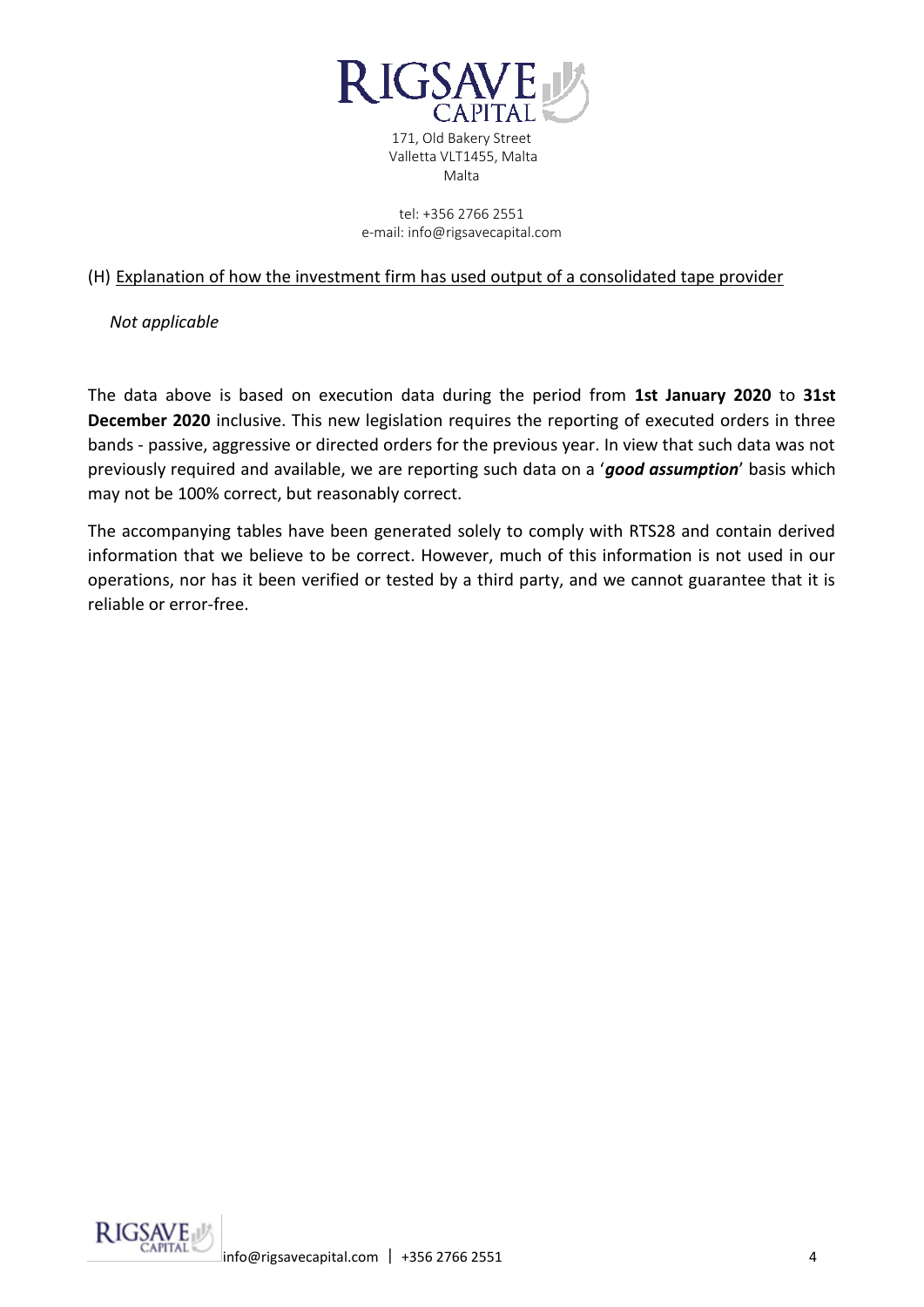

tel: +356 2766 2551 e-mail: info@rigsavecapital.com

## **RTS 28 Quantitative Report 2020**

| <b>Class of Client</b>                                                                   | <b>Retails Clients</b><br>(Under<br><b>Discretionary</b><br><b>Portfolio</b><br>Management) |                                                                                                   |                                    |                                       |                                     |
|------------------------------------------------------------------------------------------|---------------------------------------------------------------------------------------------|---------------------------------------------------------------------------------------------------|------------------------------------|---------------------------------------|-------------------------------------|
| <b>Class of Instrument</b>                                                               | <b>Equities and</b><br><b>Depositary</b><br>receipts                                        |                                                                                                   |                                    |                                       |                                     |
| Notification if <1 average<br>trade per business day in<br>the previous year             | Υ                                                                                           |                                                                                                   |                                    |                                       |                                     |
| Top five execution venues<br>ranked in terms of trading<br>volumes (descending<br>order) | Proportion of<br>volume traded as I<br>a percentage of<br>total in that class               | Proportion of<br>volume traded<br>orders executed<br>as a percentage<br>of total in that<br>class | Percentage<br>of passive<br>orders | Percentage of<br>aggressive<br>orders | Percentage of<br>directed<br>orders |
| <b>BANCA SELLA SPA (LEI:</b><br>54930017OIUB41P86L19                                     | 100%                                                                                        | 100%                                                                                              | N/A                                | N/A                                   | 100%                                |

| <b>Class of Client</b>                                                                   | <b>Retails Clients</b><br>(Under<br><b>Discretionary</b><br><b>Portfolio</b><br>Management) |                                                                                                   |                                    |                                       |                                     |
|------------------------------------------------------------------------------------------|---------------------------------------------------------------------------------------------|---------------------------------------------------------------------------------------------------|------------------------------------|---------------------------------------|-------------------------------------|
| <b>Class of Instrument</b>                                                               | <b>Debt</b><br><b>Instruments</b><br>(Bonds)                                                |                                                                                                   |                                    |                                       |                                     |
| Notification if <1 average<br>trade per business day in<br>the previous year             | Υ                                                                                           |                                                                                                   |                                    |                                       |                                     |
| Top five execution venues<br>ranked in terms of trading<br>volumes (descending<br>order) | Proportion of<br>volume traded as I<br>a percentage of<br>total in that class               | Proportion of<br>volume traded<br>orders executed<br>as a percentage<br>of total in that<br>class | Percentage<br>of passive<br>orders | Percentage of<br>aggressive<br>orders | Percentage of<br>directed<br>orders |
| <b>BANCA SELLA SPA (LEI:</b><br>54930017OIUB41P86L19                                     | 100%                                                                                        | 100%                                                                                              | N/A                                | N/A                                   | 100%                                |

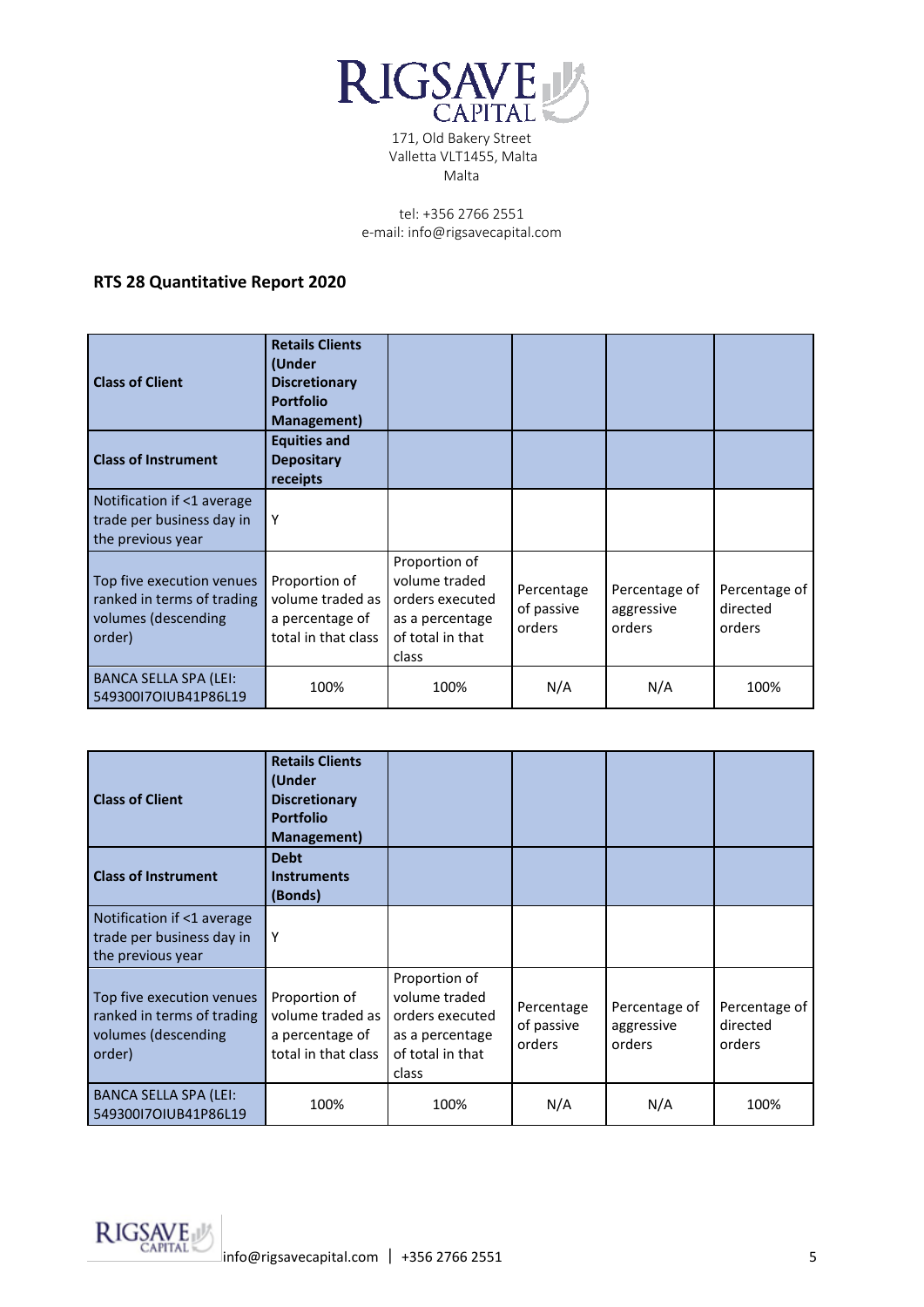

| <b>Class of Client</b>                                                                   | <b>Retails Clients</b><br>(Under<br><b>Discretionary</b><br><b>Portfolio</b><br>Management) |                                                                                                   |                                    |                                       |                                     |
|------------------------------------------------------------------------------------------|---------------------------------------------------------------------------------------------|---------------------------------------------------------------------------------------------------|------------------------------------|---------------------------------------|-------------------------------------|
| <b>Class of Instrument</b>                                                               | <b>Securitized Derivatives</b>                                                              |                                                                                                   |                                    |                                       |                                     |
| Notification if <1 average<br>trade per business day in<br>the previous year             | Υ                                                                                           |                                                                                                   |                                    |                                       |                                     |
| Top five execution venues<br>ranked in terms of trading<br>volumes (descending<br>order) | Proportion of<br>volume traded as I<br>a percentage of<br>total in that class               | Proportion of<br>volume traded<br>orders executed<br>as a percentage<br>of total in that<br>class | Percentage<br>of passive<br>orders | Percentage of<br>aggressive<br>orders | Percentage of<br>directed<br>orders |
| <b>BANCA SELLA SPA (LEI:</b><br>54930017OIUB41P86L19                                     | 100%                                                                                        | 100%                                                                                              | N/A                                | N/A                                   | 100%                                |

| <b>Class of Client</b>                                                                   | <b>Retails Clients</b><br>(Under<br><b>Discretionary</b><br><b>Portfolio</b><br>Management) |                                                                                                   |                                    |                                       |                                     |
|------------------------------------------------------------------------------------------|---------------------------------------------------------------------------------------------|---------------------------------------------------------------------------------------------------|------------------------------------|---------------------------------------|-------------------------------------|
| <b>Class of Instrument</b>                                                               | <b>Exchange Traded</b><br><b>Products</b>                                                   |                                                                                                   |                                    |                                       |                                     |
| Notification if <1 average<br>trade per business day in<br>the previous year             | Υ                                                                                           |                                                                                                   |                                    |                                       |                                     |
| Top five execution venues<br>ranked in terms of trading<br>volumes (descending<br>order) | Proportion of<br>volume traded as<br>a percentage of<br>total in that class                 | Proportion of<br>volume traded<br>orders executed<br>as a percentage<br>of total in that<br>class | Percentage<br>of passive<br>orders | Percentage of<br>aggressive<br>orders | Percentage of<br>directed<br>orders |
| <b>BANCA SELLA SPA (LEI:</b><br>54930017OIUB41P86L19                                     | 100%                                                                                        | 100%                                                                                              | N/A                                | N/A                                   | 100%                                |

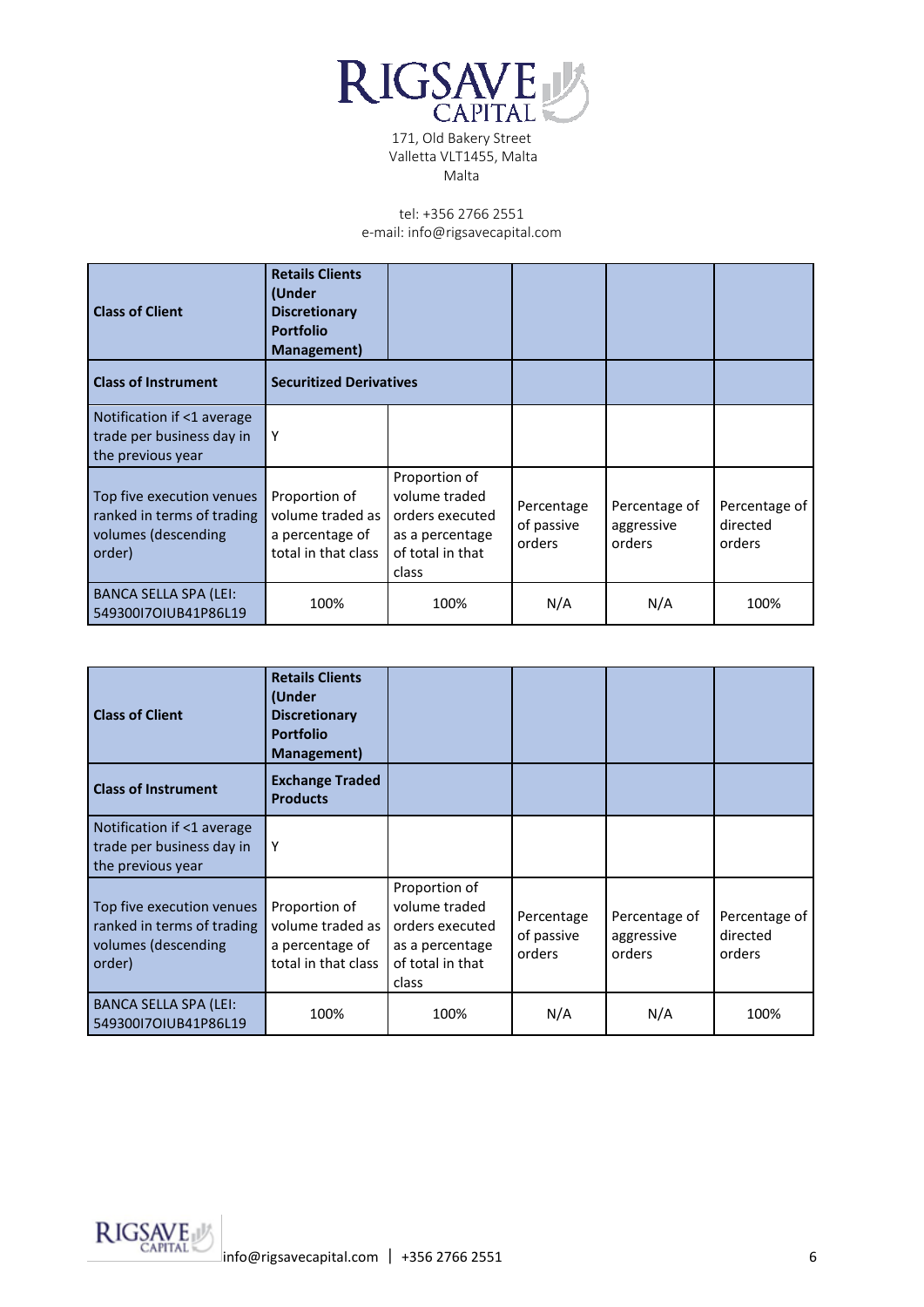

| <b>Class of Client</b><br><b>Class of Instrument</b>                                     | <b>Professional</b><br><b>Client (Under</b><br><b>Receipt and</b><br><b>Transmission of</b><br>Orders)<br><b>Equities and</b><br><b>Depositary</b><br>receipts |                                                                                                   |                                    |                                       |                                     |
|------------------------------------------------------------------------------------------|----------------------------------------------------------------------------------------------------------------------------------------------------------------|---------------------------------------------------------------------------------------------------|------------------------------------|---------------------------------------|-------------------------------------|
| Notification if <1 average<br>trade per business day in<br>the previous year             | Υ                                                                                                                                                              |                                                                                                   |                                    |                                       |                                     |
| Top five execution venues<br>ranked in terms of trading<br>volumes (descending<br>order) | Proportion of<br>volume traded as<br>a percentage of<br>total in that class                                                                                    | Proportion of<br>volume traded<br>orders executed<br>as a percentage<br>of total in that<br>class | Percentage<br>of passive<br>orders | Percentage of<br>aggressive<br>orders | Percentage of<br>directed<br>orders |
| <b>BAADER BANK AG (LEI:</b><br>529900JFOPPEDUR61H13)                                     | 50,85                                                                                                                                                          | 51,14                                                                                             | N/A                                | N/A                                   | 100%                                |
| <b>INTERMONEY VALORES SV</b><br>SA (LEI:<br>529900GS9BX04BZ5JP94)                        | 49,15                                                                                                                                                          | 48,86                                                                                             | N/A                                | N/A                                   | 100%                                |

| <b>Class of Client</b>                                                                   | <b>Professional</b><br><b>Client (Under</b><br><b>Receipt and</b><br><b>Transmission of</b><br>Orders) |                                                                                                   |                                    |                                       |                                     |
|------------------------------------------------------------------------------------------|--------------------------------------------------------------------------------------------------------|---------------------------------------------------------------------------------------------------|------------------------------------|---------------------------------------|-------------------------------------|
| <b>Class of Instrument</b>                                                               | <b>Debt</b><br><b>Instruments</b><br>(Bonds)                                                           |                                                                                                   |                                    |                                       |                                     |
| Notification if <1 average<br>trade per business day in<br>the previous year             | Υ                                                                                                      |                                                                                                   |                                    |                                       |                                     |
| Top five execution venues<br>ranked in terms of trading<br>volumes (descending<br>order) | Proportion of<br>volume traded as<br>a percentage of<br>total in that class                            | Proportion of<br>volume traded<br>orders executed<br>as a percentage<br>of total in that<br>class | Percentage<br>of passive<br>orders | Percentage of<br>aggressive<br>orders | Percentage of<br>directed<br>orders |
| <b>BAADER BANK AG (LEI:</b><br>529900JFOPPEDUR61H13)                                     | 58,44                                                                                                  | 60,87                                                                                             | N/A                                | N/A                                   | 100%                                |
| <b>OPPENHEIMER EUROPE</b><br>LTD (LEI -<br>213800CH6IZ9J98PIS59)                         | 41,56                                                                                                  | 39,13                                                                                             | 100%                               | N/A                                   | N/A                                 |

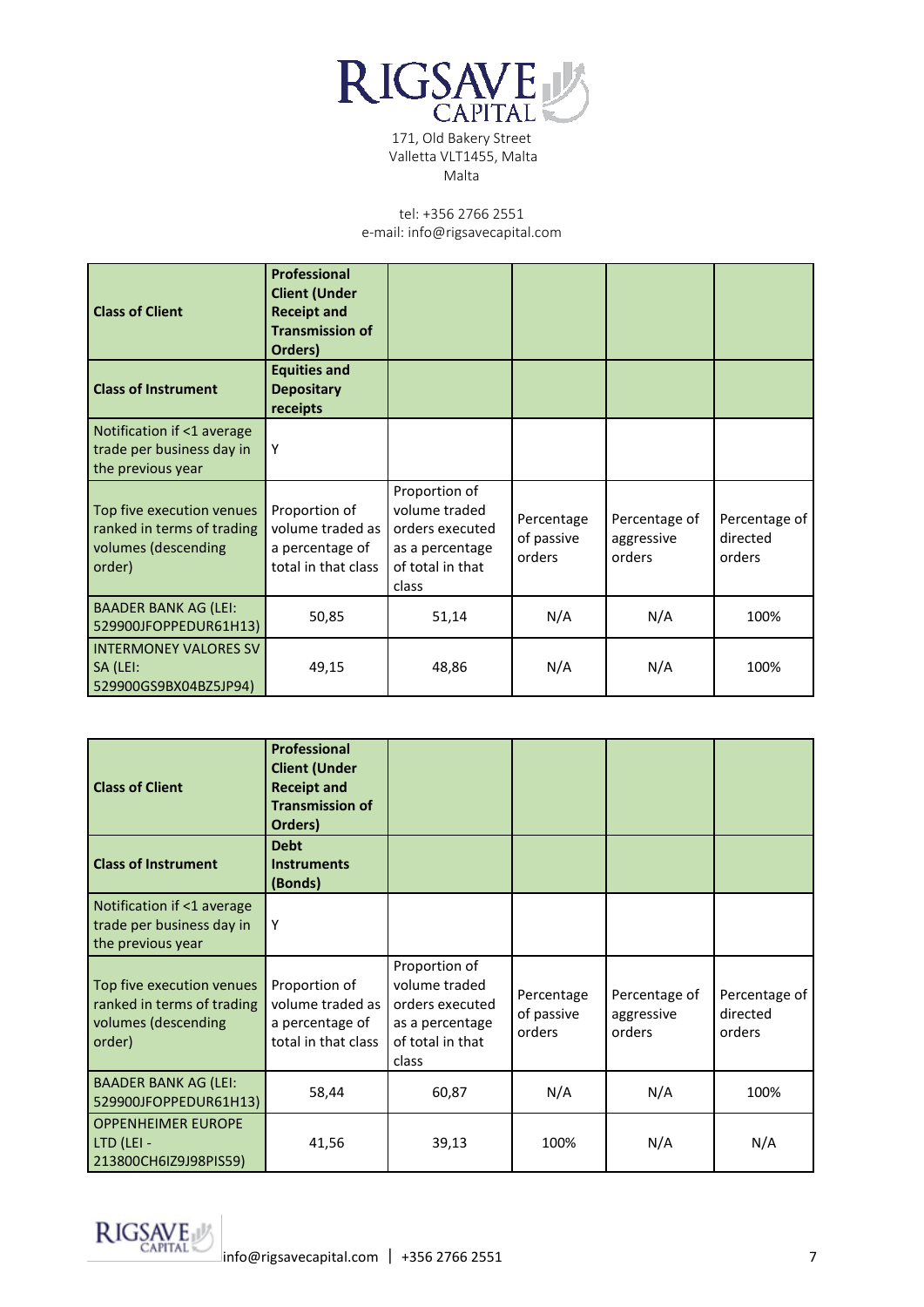

| <b>Class of Client</b>                                                                   | <b>Professional</b><br><b>Client (Under</b><br><b>Receipt and</b><br><b>Transmission of</b><br>Orders) |                                                                                                   |                                    |                                       |                                     |
|------------------------------------------------------------------------------------------|--------------------------------------------------------------------------------------------------------|---------------------------------------------------------------------------------------------------|------------------------------------|---------------------------------------|-------------------------------------|
| <b>Class of Instrument</b>                                                               | <b>Securitized Derivatives</b>                                                                         |                                                                                                   |                                    |                                       |                                     |
| Notification if <1 average<br>trade per business day in<br>the previous year             | Υ                                                                                                      |                                                                                                   |                                    |                                       |                                     |
| Top five execution venues<br>ranked in terms of trading<br>volumes (descending<br>order) | Proportion of<br>volume traded as<br>a percentage of<br>total in that class                            | Proportion of<br>volume traded<br>orders executed<br>as a percentage<br>of total in that<br>class | Percentage<br>of passive<br>orders | Percentage of<br>aggressive<br>orders | Percentage of<br>directed<br>orders |
| <b>BAADER BANK AG (LEI:</b><br>529900JFOPPEDUR61H13)                                     | 100%                                                                                                   | 100%                                                                                              | N/A                                | N/A                                   | N/A                                 |

| <b>Class of Client</b><br><b>Class of Instrument</b>                                     | <b>Professional</b><br><b>Client (Under</b><br><b>Receipt and</b><br><b>Transmission of</b><br>Orders)<br><b>Funds</b> |                                                                                                   |                                    |                                       |                                     |
|------------------------------------------------------------------------------------------|------------------------------------------------------------------------------------------------------------------------|---------------------------------------------------------------------------------------------------|------------------------------------|---------------------------------------|-------------------------------------|
| Notification if <1 average<br>trade per business day in<br>the previous year             | Y                                                                                                                      |                                                                                                   |                                    |                                       |                                     |
| Top five execution venues<br>ranked in terms of trading<br>volumes (descending<br>order) | Proportion of<br>volume traded as<br>a percentage of<br>total in that class                                            | Proportion of<br>volume traded<br>orders executed<br>as a percentage<br>of total in that<br>class | Percentage<br>of passive<br>orders | Percentage of<br>aggressive<br>orders | Percentage of<br>directed<br>orders |
| <b>BAADER BANK AG (LEI:</b><br>529900JFOPPEDUR61H13)                                     | 100%                                                                                                                   | 100%                                                                                              | N/A                                | N/A                                   | N/A                                 |